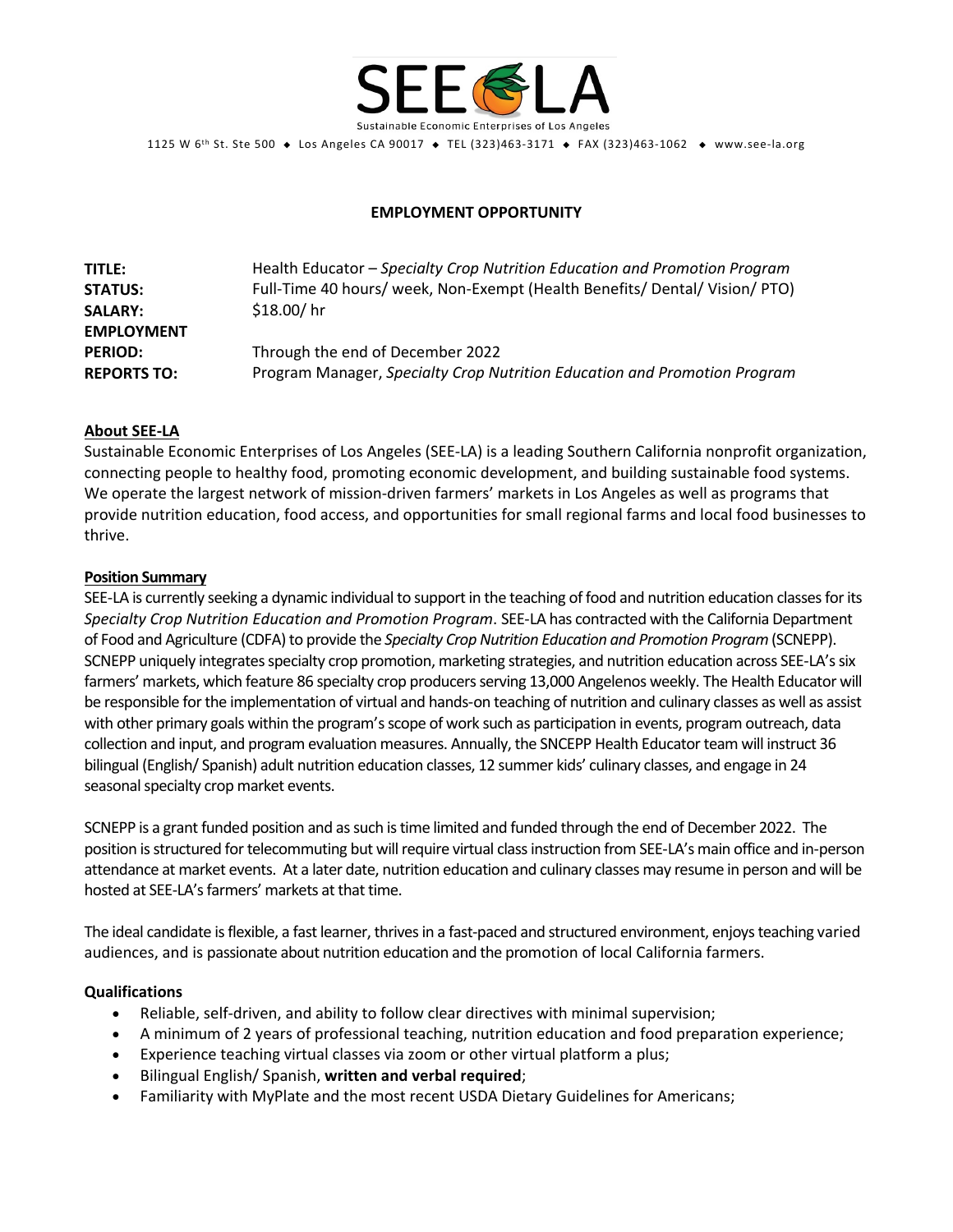

1125 W 6<sup>th</sup> St. Ste 500 ◆ Los Angeles CA 90017 ◆ TEL (323)463-3171 ◆ FAX (323)463-1062 ◆ www.see-la.org

- Excels at public speaking & providing presentations to a group of up to 40 people;
- Excellent interpersonal skills comfortable working with diverse groups of people and engaging families in an interactive class setting;
- Ability to reliably communicate via E-mail and phone;
- Demonstrated instances of leadership within his/her career &/or within the community;
- Working knowledge of Food Safety regulations, ServSafe Certification Required (can be attained upon hiring);
- Ability to operate within tight deadlines and produce exemplary work with high level of attention to detail;
- Works cooperatively and supportively with staff, volunteers, participants, etc.;
- Mastery in Microsoft Office Suite including Excel & Word, and Internet Applications;
- Ability to learn new digital platforms quickly as program frequently requires use of Monday.com and Canva
- Must have reliable transportation with valid California Driver's License and self-insured vehicle.

#### **Responsibilities**

- Become fully versed in SCNEPP project goals, objectives, activities, and expected outcomes;
- Become fully versed and lead classes using SCNEPP and other assigned curriculum;
- Perform independently and as a team for class set-up, instruction, break-down and outreach activities;
- During the project period, as part of a team, achieve the grant objectives of conducting the specified amount of classes to reach a specified number of class participants;
- Participate in outreach and promotional activities which may include but are not limited to health/community fairs and events;
- Responsible for maintenance of files, records, intake information, pre & post tests and surveys for each site;
- Ensure a safe, professional, and interactive environment for the hands-on cooking classes;

### **Physical Demands:**

Ability to continuously stand for up to 4 hours at a time.

Ability to work in a fast-paced environment.

Ability to moderately engage in bending, lifting, pushing, pulling, twisting, and hauling/ lifting up to 25 pounds. Most work will take place indoors, but some work may take place outside in rainy, hot, or cold weather conditions.

Other physical movement as needed.

*Disclaimer: The above is intended to describe the general contents and requirements for the performance of this job. It is not to be construed as an exhaustive statement of duties, responsibilities, or requirements. May perform related duties as assigned by management.*

### **Application Instructions:**

Please submit cover letter and resume via email to: **Address to:** Consuelo Cid, Senior Nutrition Programs Manager **E-mail:** consuelo@see-la.org (Subject Line: SEE-LA Health Educator-Specialty Crop)

SEE-LA makes hiring decisions without regard to gender, race, color, religion, gender, gender orientation, identity, or